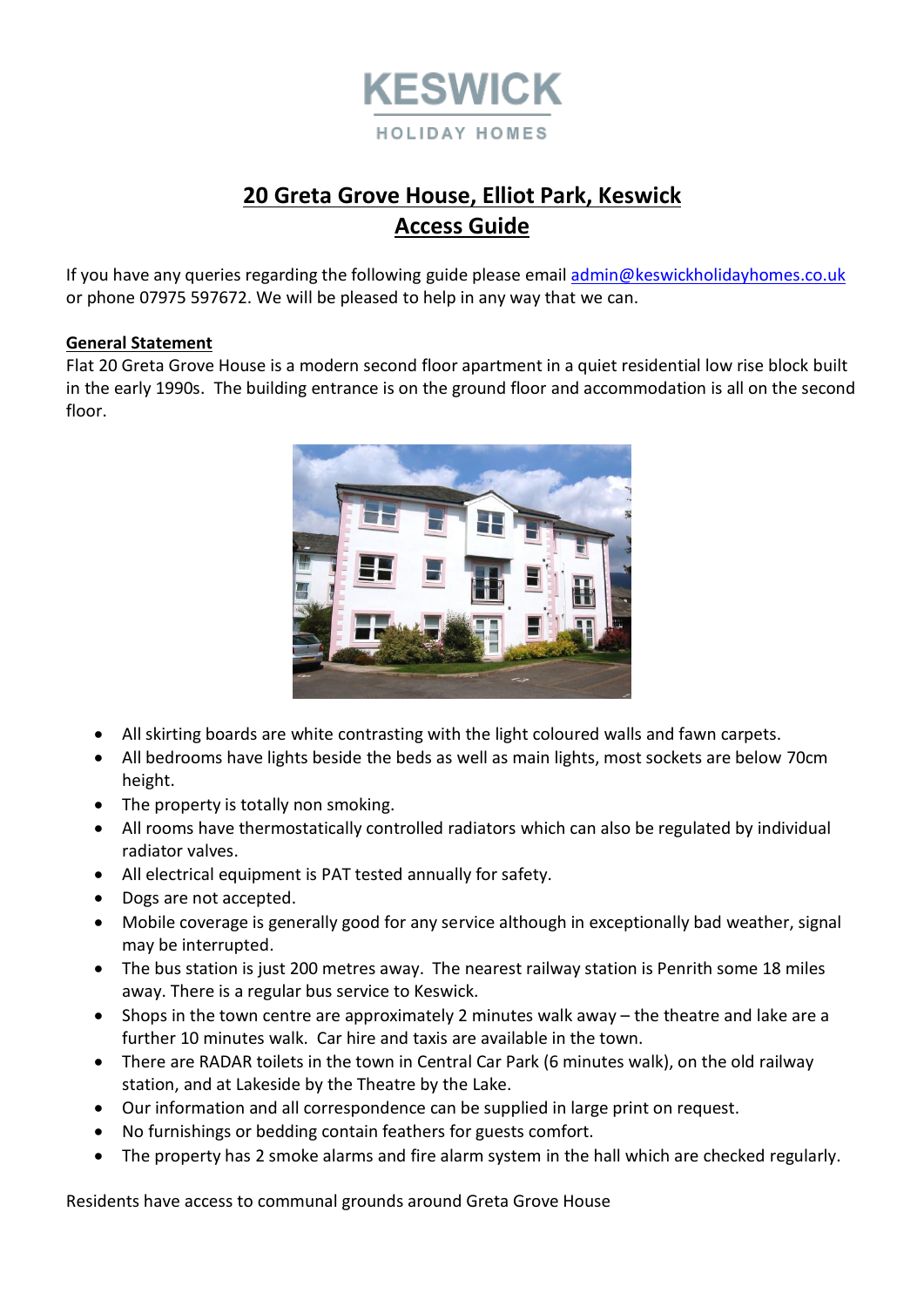

# **Car Park**

Space No 20 is 250cm wide and 5m long. The car park is tarmac and is level. There is a very small 4cm sloping step onto a paved pathway 120cm wide which leads to the entrance to Greta Grove House.

# **Greta Grove House Entrance**

The apartment Key safe is in the porch area and is 140cm high. Bell height 122cm; Keyhole height 101cm Threshold step over front door is 4cm high and 8cm wide. The building front door 78cm wide.

# **Building Hallway**

The main building hallway is light, with glass doors and is lit with a central light. There is also an emergency lighting system when required. The floors are carpeted with short pile durable carpet.

# **Lift and Stairs**

There is a lift serving the first and second floors. There are four sets of 8 stairs to the second floor. Each stair is 26cm wide and 17cm deep.

# **Entrance to Apartment 20**

There is a door on right hand side of the hallway, leading to apartments 19 and 20. The door is 82cm wide.

A corridor of length 320 cm and width 105cm leads to the front door of apartment 20. The apartment front door is 77cm wide and keyhole height is 93cm.

The apartment layout is as follows:

#### **Hallway**

The apartment hallway is L shaped, set out as follows :

- one side leading to the kitchen and lounge/dining room free space is 523cm x 99cm. The central heating thermostat is at height 134cm
- the other side leads to the two bedrooms and bathroom free space 378cm x 99cm. There is an intercom phone for visitor call at height 130cm

The apartment has short pile fitted carpet throughout.

# **Kitchen**

Door width 67cm Floor covering is linoleum Light switch 135cm high Work surfaces 90cm high, depth 60cm with sockets 19cm higher than work surface. Taps are 18cm above sink surface. Kitchen bar height is 91cm, depth 40 cm and width 150cm. There are 2 stools at height 65cm Free space in kitchen 360cm x 92cm



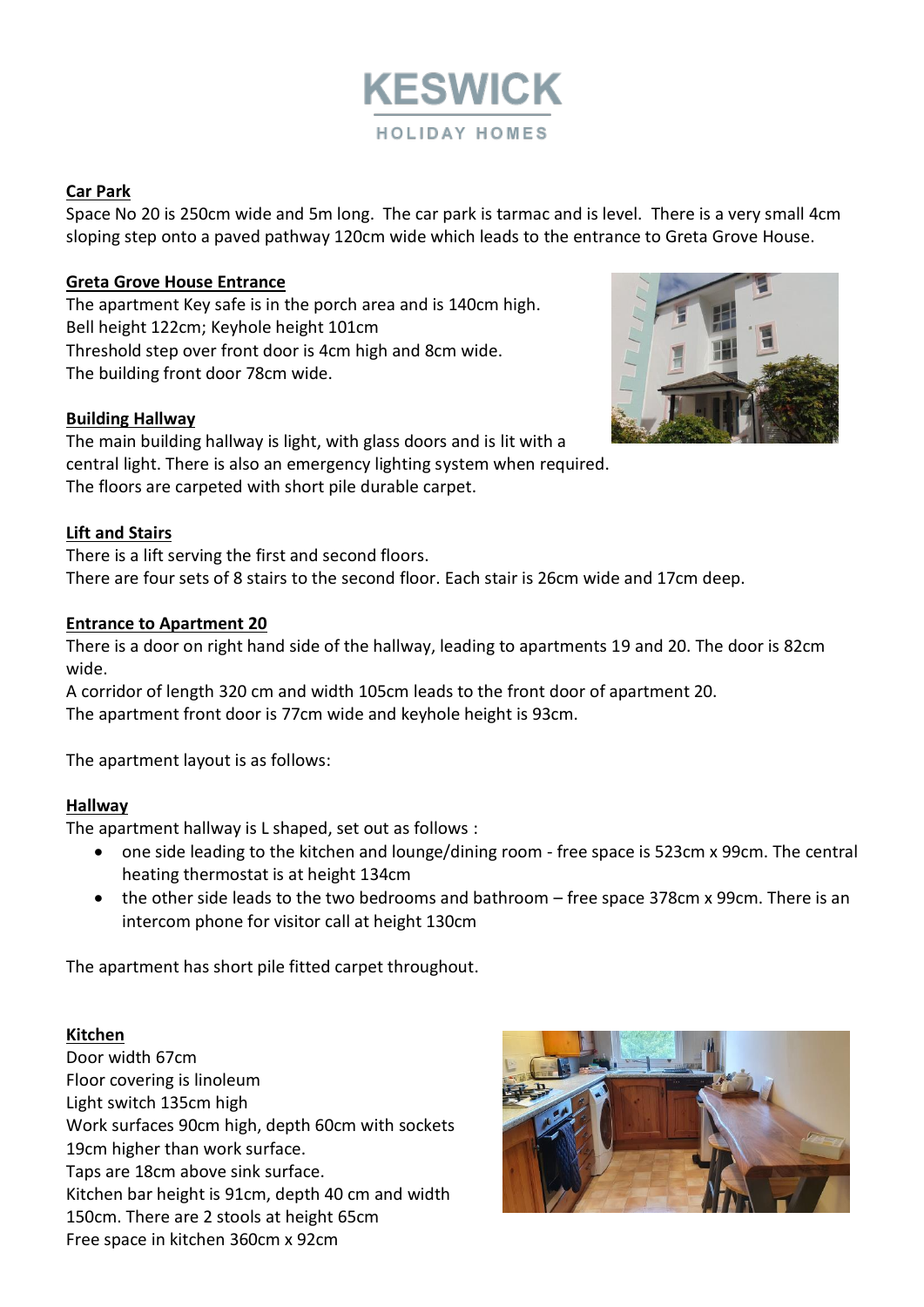

# **Lounge/Diner**

Door width 77cm, there is a free space of 138cm x 188cm as you enter the room

2 x 2 seater upholstered sofas, seat height 50cm, arm height 66cm Free space in room approximately 250cm x 162cm Furniture can be moved to offer greater access when necessary. There is a fire place with a 5cm step up. 3 x side tables – height 60cm Light switch 135cm high All sockets are 38cm high or below Remote control for TV & DVD Rectangular table, height 74cm. Standard size is 150cm x 85cm 4 dining chairs, seat height 47cm



#### **Master Bedroom**

King size bed, height 65cm Light switch at 135cm Free space to sides of bed 202cm x 170cm to the left and 236cm x 57cm to the right Free space at bed end 160 x 66cm Chest of drawers height 107cm



# **Ensuite Bathroom** Door width 68cm Pull cord light switch 144cm high Toilet 40cm high Sink 90cm high Toilet roll holder 89cm high Single shower cubicle with electric shower, door opens to 47cm wide, step into cubicle is 16cm high The floor is carpet (temporary) and free space in the bathroom is 120cm x 67cm